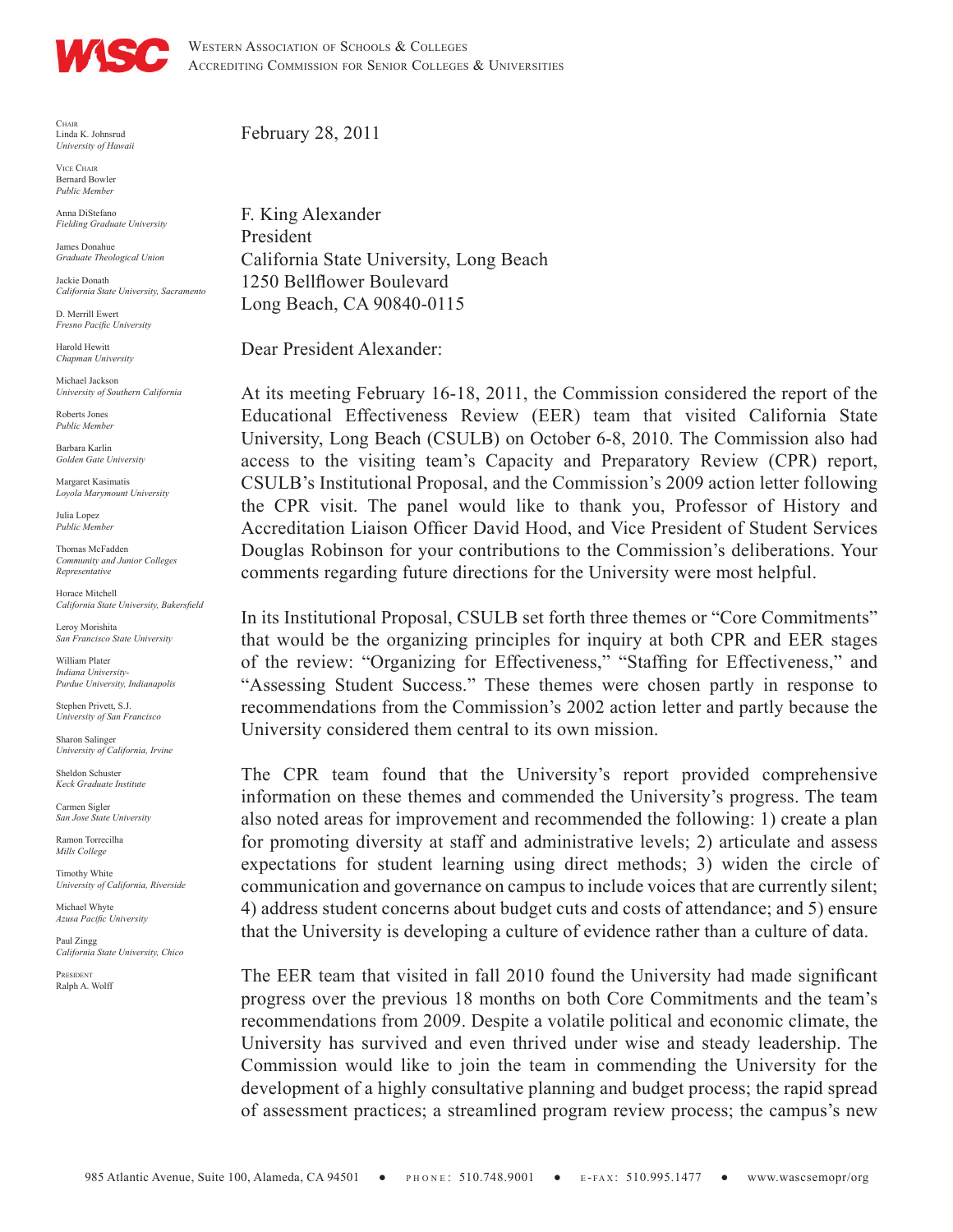faculty and staff diversity plan; extensive evidence of collection and use of data to support decision-making; and not least of all, CSULB's strong retention and graduation rates. The commission noted that while there is still a gap between overall success rates and those of lowincome and under-represented students, CSULB shows some of the strongest graduation rates for Pell Grant recipients and under-represented students in the CSU system and compares well to national peer institutions.

The Commission urged the University to take full advantage of the EER team report, which it found exceptionally well written, well documented, and full of insightful observations. The EER team made a number of recommendations, calling on CSULB to 1) demonstrate that students are achieving explicit learning expectations; 2) broaden the definition of student success to include more qualitative elements; 3) develop budget strategies for the long term; 4) demonstrate to campus constituencies that they have been heard and their feedback acted upon, thus closing the feedback loop; and 5) continue to build an environment that supports CSULB's mission, allowing individual units and members to see how their efforts contribute to the whole.

The Commission endorses the team's recommendations and wishes to draw particular attention to the following issues.

**Assessment and Expectations for Learning.** With regard to assessment, the EER team found substantial improvements in capacity and process, along with markedly higher rates of participation and numerous examples of ways in which findings had been used to improve courses and the student experience. The team was delighted to note "progress toward building a culture infused with curiosity about student learning". The University is urged to continue to support assessment at course and program levels, in general education, and in student services. The University's inquiry-based approach to program review is also promising and should continue to receive support.

In two areas, significant challenges remain. First, the development and implementation of direct methods of learning assessment needs to continue and become the *sine qua non* of good practice in all programs and units across the University. Second, at both graduate and undergraduate levels, the University needs to map and assess institutional outcomes, in order to document the extent to which students have achieved what is expected of CSULB graduates through all the dimensions of their University experience, including those beyond the classroom. Third, the University must set clear, broadly promulgated targets or benchmarks for the level or standard of learning that CSULB graduates are expected to achieve, just as it has done for retention and graduation. The University will then need to document the extent to which students are actually meeting those standards and make that information publicly available. Finally, the quality of student learning must become an integral part of the CSULB definition of "student success," since degree completion without high quality learning is a hollow success. If CSULB can define expectations and link them to other measures of "student success," it will be well positioned to respond to anticipated public policy demands, to speak in persuasive terms about its "highly valued degrees" and to serve as a national model. Ultimately, it is not just results but the *quality* of results that matters. (CFRs 1.2, 2.2, 2.3, 2.4, 2.6, 2.7, 4.6)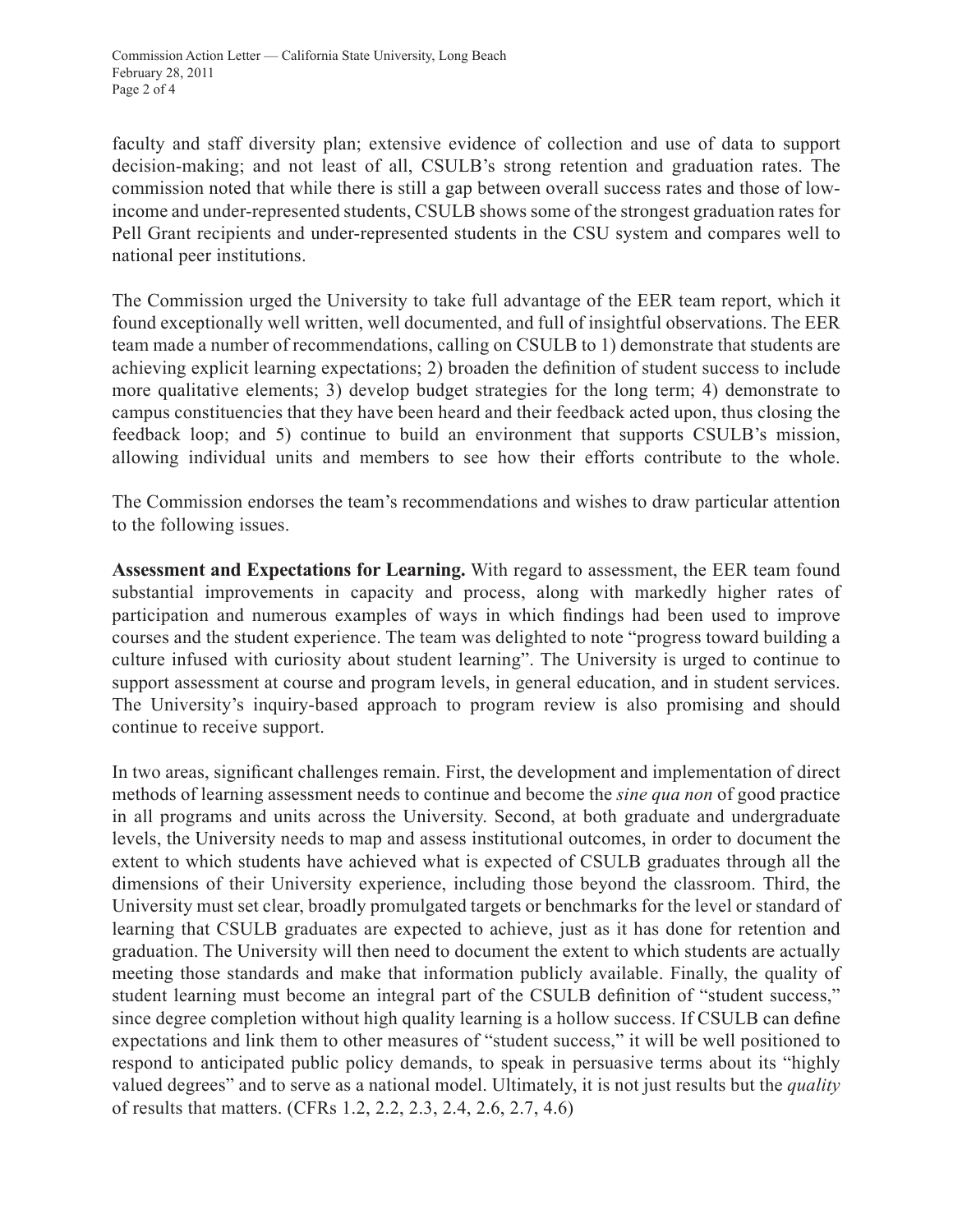**Financial Planning for the Long-Term.** After reviewing steps that were taken in 2009-2010 to deal with a \$58 million budget reduction and complimenting the University on its ability to manage a difficult situation, the team report states: "Based on a review of the campus's financial statement, campus expenditures remain higher than operating revenue, meaning the campus is relying in the short run on campus reserves, one-time savings, and possibly transfers from the Foundation. This is a reasonable short-term strategy but it should continue to be closely monitored". The report goes on to note that more severe challenges may loom in 2011-2012 and recommends longer-term financial planning.

Developments in the state since the EER visit have further threatened the financial position of the CSU system. The Commission agrees with the team that longer-term financial planning is needed. While this is clearly something that University leadership is working on, more radical steps may be necessary than the ones mentioned during the conversation with the panel. The commission suggests that as planning goes forward, the University focus on improvement of educational outcomes as a strategic priority, ensuring that when reductions in spending are made, areas critical to educational outcomes are spared. The clear campus-wide consensus on priorities – student success, instruction, and research infrastructure – provides an appropriate starting point for financial planning. In addition, the University has promising practices in place that it can build on in this effort, e.g., the model that the University has developed for integrating the budget process with strategic planning, and new vehicles for communication and consultation with the campus community. The MOU that results from formal program review can also become a mechanism for connecting assessment findings and program review to planning and budgeting. The University should make full use of these strengths as it formulates and implements longterm financial plans. (CFRs 3.5, 3.8, 4.2, 4.3, 4.4)

**Maintaining and Strengthening Campus Culture.** The EER team report describes the CSULB culture as based on "student success, academic freedom, respect, appreciation, inclusiveness, engagement, equity, modeling, and academic quality". That culture has been strengthened by the new processes for communication, consultation, and transparency that the University developed in response to the System's budget crisis. This is a remarkable achievement. The processes that were introduced should be sustained as the University implements its diversity plan, administers its survey of campus climate, invites marginalized voices to join the conversation, connects "success" more closely with academic achievement, struggles with finances, and takes other difficult but necessary steps. At the same time, as the team emphasized, it will be essential not only to reach out to the campus community, but also to demonstrate responsiveness to the community's feedback, thus closing the loop and reinforcing for all members of the community the value of their participation at a time of increasing workloads. (CFRs 1.5, 2.10, 3.11, 4.1, 4.4, 4.8)

The Commission acted to:

1) Receive the Educational Effectiveness Review report and reaffirm the accreditation of California State University, Long Beach.